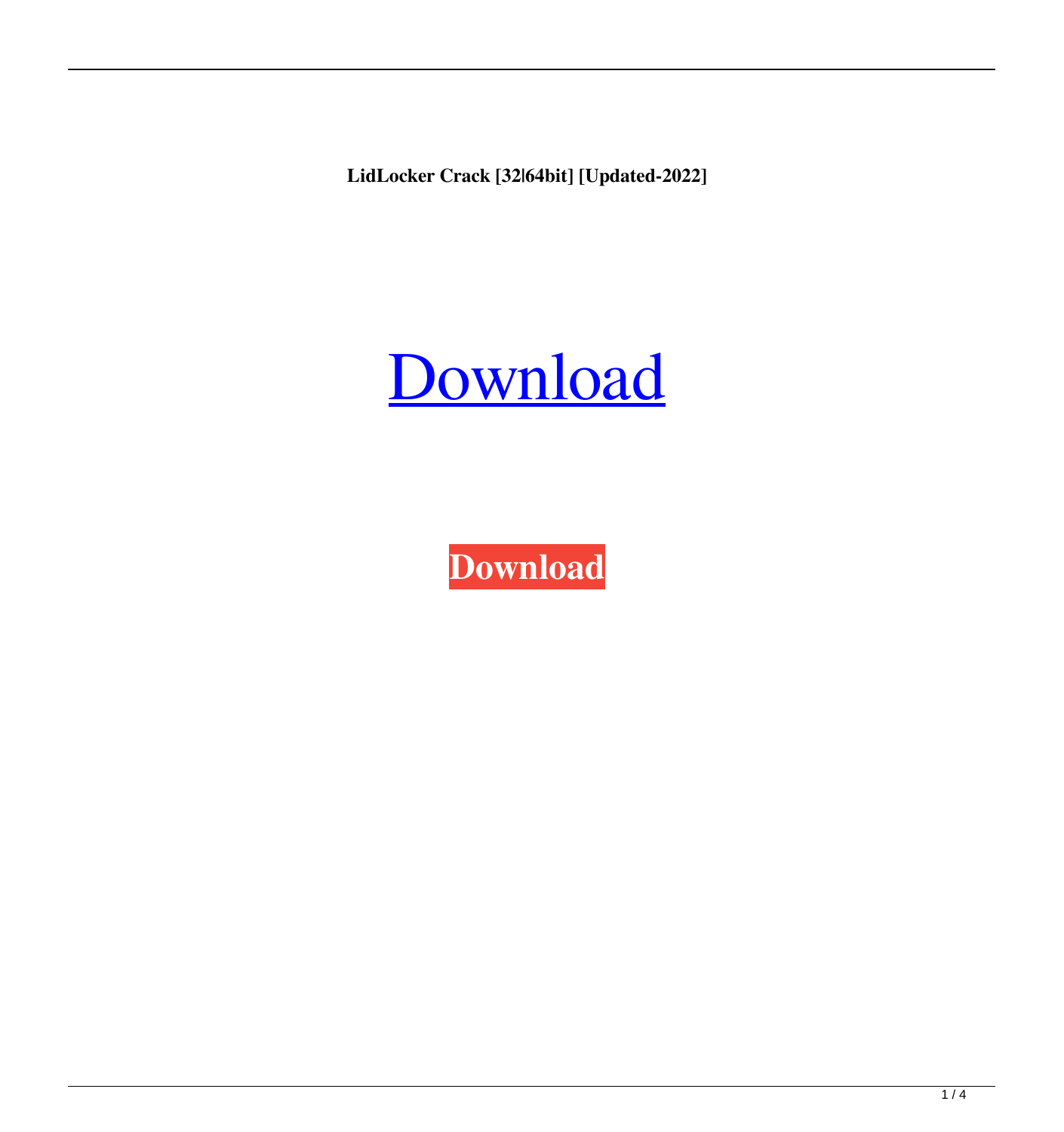### **LidLocker Free Registration Code**

LidLocker is a small tool designed to overcome this problem and hence, make sure that your laptop gets locked automatically as soon as you close the lid of your work station. Work quietly and can be accessed from the System Tray After a swift installation, you can access the program from the System Tray. Since the application does everything automatically, you do not have to configure it, but rather just specify if you prefer the app to load at the same time as Windows. Even though the utility does not have an interface, this is not a major setback, especially if you take into account its primary function, namely to ensure the automatic lock down works properly on laptops running Windows 10. Does not handle passwords, so you need to set one by yourself It is important to note that the application only has one role, namely to ensure that the lock function works properly when closing the laptop's lid. Simply put, the next time you open the computer, you should expect to view the sign-in window where you can type your password. Consequentially, if you need to manage your password and user profiles, then you need to access the settings and make the necessary modifications from there. It is recommended that you change or add a password while being logged on a profile with administrative rights to avoid any inconveniences. A tiny tool that can help you overcome the laptop lock bug in Windows 10 In the eventuality that your laptop does not lock automatically when you close the lid so others can access your work station unobstructed, then perhaps you can consider giving LidLocker a try. LidLocker Screenshots:Devices and methods are known in the art for the treatment of pain, or discomfort, in a subject. In some embodiments, a device for treating pain or discomfort is configured to apply electrical stimulation to one or more nerve bundles. The nerve bundle may be implanted into a subject's tissue, for example, in a region of the subject's body that is susceptible to pain, or discomfort. For example, commonly assigned U.S. Pat. No. 5,324,313, the disclosure of which is incorporated herein by reference, discloses a method and apparatus for treating pain. The disclosure of U.S. Pat. No. 5,324,313 is also incorporated herein by reference. According to the disclosure of U.S. Pat. No. 5,324,313, a stimulating electrode is electrically coupled to an electrically conductive, relatively thin, flexible substrate.

#### **LidLocker Crack+ With License Key Download**

Once you have the definition file, you can start the "delivery" application with the command: delivery -d filename.fde The command for "installation" is: install -i filename.fde When done, the message "The software has been installed on your system" will appear. The software will be visible on the desktop. If you want to remove the software, you can use the command: delivery -d filename.fde If the software is already installed, use: delivery -r filename.fde If you want to remove the configuration file, use: delivery -r filename.fde It is a really small utility and works silently. Disclaimer: This post contains the link to the store where you can buy the application. Windows 10 is a great operating system and was designed with the best and the most friendly user interface for easy usage. It is a bit of a bug in the software that it does not lock when you close the lid of the computer. This article shows you how you can easily fix this problem and make sure your laptop is locked automatically. LidLocker Crack is the solution LidLocker Serial Key is a small, but very useful application that can help you to overcome the problem of laptop not locking automatically when the lid is closed. It does everything automatically and needs no special configuration. If the laptop is used by multiple users and you want to access your files or personal data on a clean state, this application is the right tool for the job. It is a free application that you can download from the official website. After you download it, you need to run the delivery application. In the event that you have the software delivered, you should use the command: delivery -d filename.fde If the software is already installed, use: delivery -i filename.fde This will enable the "installation" mode. Installation After the application has been loaded, the next step is to insert the installation file. Insert the file to the location in which you have installed the application. In the event that you are not sure where you have installed the software, open the Start Menu and type the name of the application in the search bar. If you want to remove the application, you can use the command: delivery -r filename.fde You 81e310abbf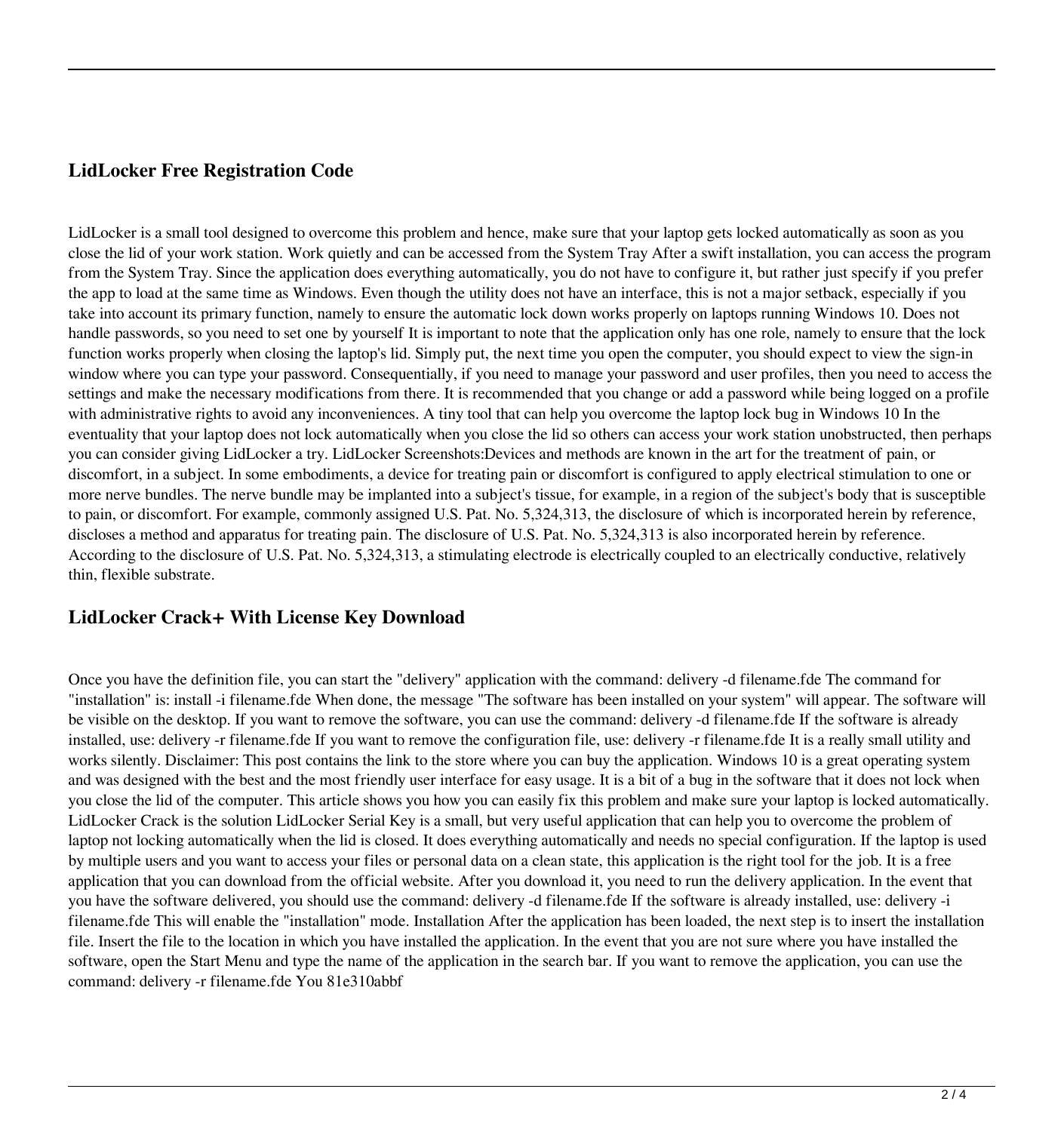## **LidLocker With Key [Win/Mac]**

LidLocker will automatically lock your laptop after you close the lid so others can't get your workstation. If your laptop doesn't lock after you close the lid, right click the clock in the taskbar and select "Lock screen" then you can lock your laptop or select the Laptop Security tab in the Windows Security section. To display the dialog box you can also press the Windows + L keys at the same time. If your laptop doesn't lock after you close the lid, the LidLocker will be a great help.Synucleinopathies and parkinsonism: how does one explain them? Parkinson's disease, Lewy body disease, and multiple system atrophy are traditionally considered to be manifestations of the same disease in the early stage, and recently synucleinopathies have been proposed to represent two clinically and pathologically heterogeneous groups. According to this classification, Lewy body disease and multiple system atrophy are included in the alpha-synucleinopathies, while parkinsonism with or without the occurrence of Lewy body pathology are subsumed in the tauopathies. Although the clinical and neuropathological features of these diseases may differ, underlying mechanisms involve the accumulation of fibrillary alpha-synuclein and tau protein, respectively. In this article, we review the current knowledge of the neurobiology of alpha-synucleinopathies and discuss the hypothesis that Lewy bodies are secondary to the accumulation of tau protein.Q: Groupby of a pandas dataframe, where the index is a string, convert to a float I want to group my dataframe by a key that is represented by a string. This string is a key in a dictionary, that looks like this: myDict = {'Reference': ['OP', '19', '934-M'], 'R', 'R', 'R', '1.1.2.2.1', '1.1.2.2.2', '9.8.9.1', '9.8.9.2'} Therefore I have a dataframe with different keys and columns. I use the following code to group the dataframe: df.groupby(myDict['Reference']).sum().reset\_index() If I try this I get a KeyError because it throws a KeyError: 'R'. Is there a way I can convert the key to

#### **What's New in the LidLocker?**

LidLocker is a tiny app designed to ensure that Windows 10 works properly when you are on a laptop or PC and close the lid, without having to install any other software. The software is very simple to use and you just need to install it, enable the operation and save the login password. Then when you next open the laptop or turn on the computer, the sign-in screen appears so you can sign in and enter your password. The program is installed on your PC, but it is possible that it can be removed by some malware, so make sure that the program does not have any unwanted capabilities. If the program does not do its job properly, you can always use it to access the settings and then make the necessary changes. System Requirements: Laptop: Windows 7 or later PC: Windows 7 or later LidLocker is a tiny tool designed to ensure that Windows 10 works properly when you are on a laptop or PC and close the lid, without having to install any other software. The software is very simple to use and you just need to install it, enable the operation and save the login password. Then when you next open the laptop or turn on the computer, the sign-in screen appears so you can sign in and enter your password. The program is installed on your PC, but it is possible that it can be removed by some malware, so make sure that the program does not have any unwanted capabilities. If the program does not do its job properly, you can always use it to access the settings and then make the necessary changes. System Requirements: Laptop: Windows 7 or later PC: Windows 7 or later LidLocker is a tiny tool designed to ensure that Windows 10 works properly when you are on a laptop or PC and close the lid, without having to install any other software. The software is very simple to use and you just need to install it, enable the operation and save the login password. Then when you next open the laptop or turn on the computer, the sign-in screen appears so you can sign in and enter your password. The program is installed on your PC, but it is possible that it can be removed by some malware, so make sure that the program does not have any unwanted capabilities. If the program does not do its job properly, you can always use it to access the settings and then make the necessary changes. Your computer automatically locks after you close the lid, which is good for those times when you are on the go and not sure if you left something important on your laptop or PC. So, LidLocker automatically locks your laptop after you close the lid, and then signs you in. Download now! LidLocker lets you make your computer automatically lock after you close the lid of your laptop. The application has been developed specifically for users of laptops and PCs running Windows 10